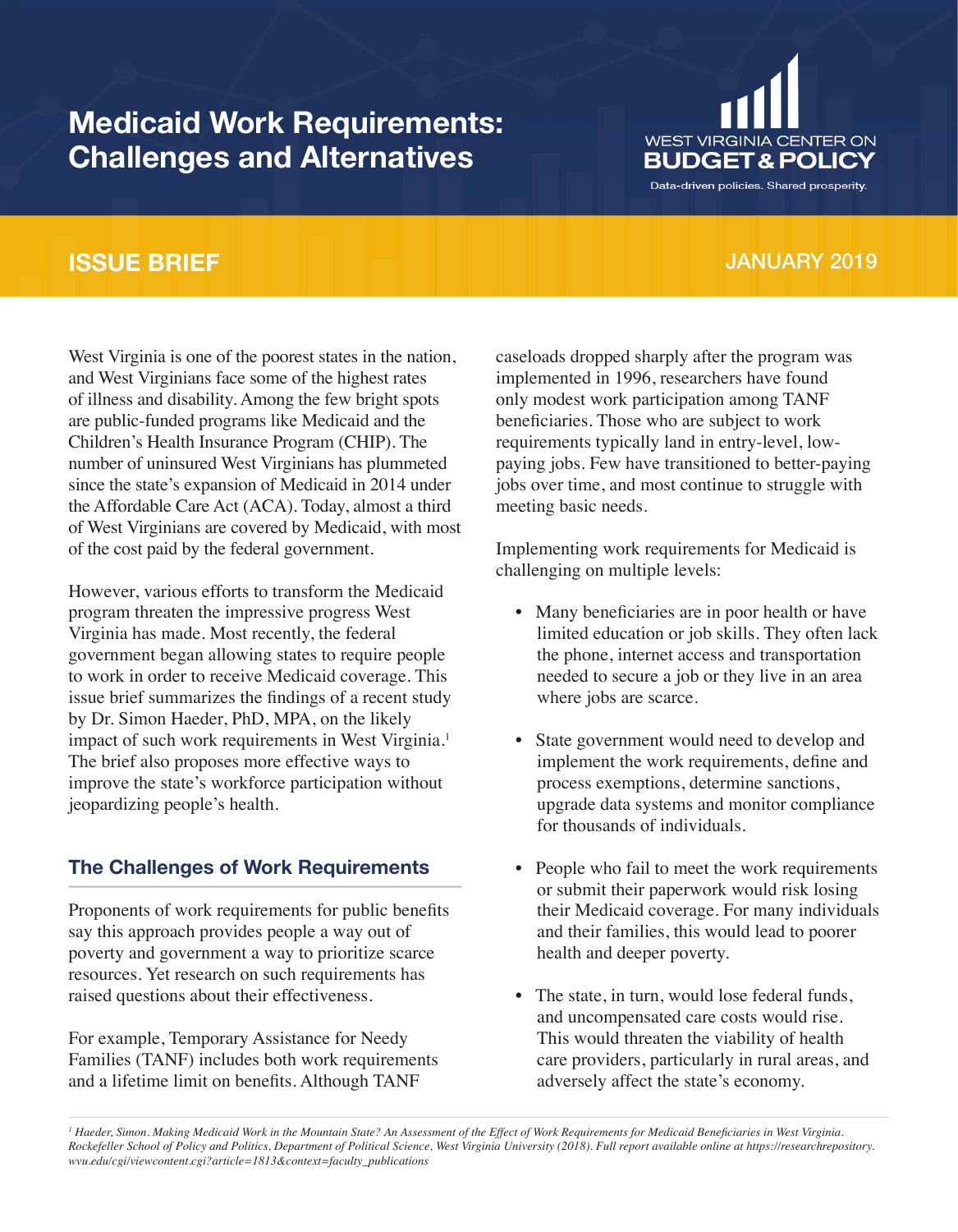#### **Medicaid Work Requirements in Other States**

The federal Centers for Medicare and Medicaid Services (CMS) has received more than a dozen "1115 waiver" requests to implement work requirements, which can include both paid and volunteer work. To date, CMS has approved waiver requests for a number of states including Kentucky, Arkansas, Indiana, and New Hampshire. The only one currently in place is in Arkansas.

West Virginia has not moved to include work requirements in a potential 1115 waiver. However, the state's Department of Health and Human Resources has previously expressed interest in doing so. Congress could also impose work requirements, leaving states no choice but to implement them.

### **Implications for West Virginia**

Haeder's study examined the likely impact of Medicaid work requirements if implemented in West Virginia. The 1115 waiver from neighboring Kentucky serves as a reasonable example of what a West Virginia waiver could look like. The two states are similar in terms of their economies, politics, demographics, and culture. Both have expanded their Medicaid program and rely on the federal government for their ACA insurance marketplace.

The study was based on data from the U.S. Census Bureau's 2016 American Community Survey. The parameters used for the analysis required Medicaid beneficiaries to work or fulfill certain "community engagement" requirements for at least 80 hours per month. People receiving SSI or Social Security would not be subject to the requirements.

The key findings of the study include the following:

1. About 200,000 Medicaid beneficiaries, ages 18-64, would be subject to work requirements. Of these, over half are people who already satisfy the requirements through jobs that are at least half-time or as full-time students or primary caregivers.

### **FIGURE 1: FIGURE 1:**

**Projected Impact of Medicaid Work Projected Impact of Medical Work Requirements for West Virginia beneficiaries, Requirements for West Virginia beneficiaries, ages 18-64, 80 hours/month ages 18-64, 80 hours/month**

| # of non-elderly adults receiving<br>Medicaid                                                                                                                                    | 280,000  |
|----------------------------------------------------------------------------------------------------------------------------------------------------------------------------------|----------|
| Less # of people who are exempt<br>due to disability and are receiving<br><b>SSI or Social Security</b>                                                                          | (79,000) |
| # subject to work requirements<br>(non-exempt)                                                                                                                                   | 201,000  |
| Less # of non-exempt adults who are<br>full-time students or primary<br>caregivers of minors or of individuals<br>receiving SSI                                                  | (70,000) |
| Less # of non-exempt adults who are<br>working and in compliance with<br>work requirements                                                                                       | (36,000) |
| # of non-exempt adults who would<br>be immediately impacted by work<br>requirements (including 17,000 who<br>are working, but not enough hours<br>to meet the work requirements) | 95,000   |

- 2. The remaining 95,000 people would be immediately impacted by the work requirements. These include 78,000 who are unemployed and 17,000 who are working part-time, but not enough hours to comply with the requirements. (See Figure 1.)
- 3. People who would be subject to work requirements face formidable barriers to employment. Among the 78,000 beneficiaries who are currently unemployed, nearly threequarters (72 percent) experience one or more barriers, including the following:
	- Serious health limitations in physical activity, cognitive abilities, vision and/or hearing
	- Less than a high school education
	- No access to a vehicle
	- No household phone access
	- No household internet access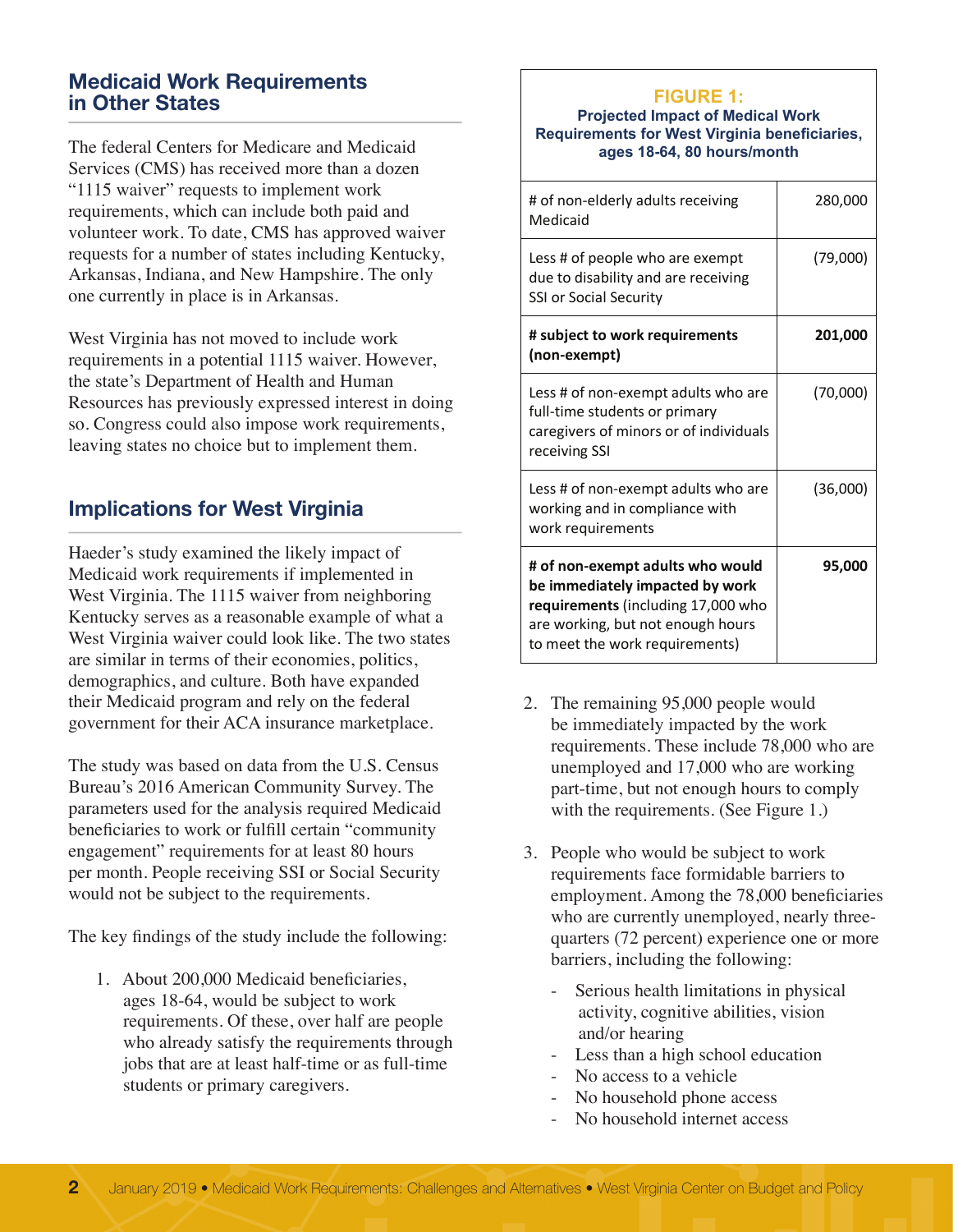- 4. Finding jobs, paid or volunteer, for 95,000 unemployed and underemployed beneficiaries would be daunting. Many counties have consistently high rates of unemployment. Thirty-three of the state's 55 counties are in Labor Surplus Areas, defined by the U.S. Department of Labor as having an annual unemployment rate at least 20 percent higher than the national average. (See Figure 2.)
- 5. State government would need to make significant upgrades to its Medicaid data systems. Given experiences with the Affordable Care Act, these would likely run in the tens of millions of dollars.
- 6. State workers would have to spend a substantial amount of time tracking work requirement compliance and exemptions. For example, it would take an estimated 30 full-time staff an entire year to process just the initial exemptions for the 70,000 people

who would qualify as full-time students or caregivers. The time needed to monitor compliance and apply sanctions would be even greater.

- 7. Beneficiaries who meet the work requirements can still lose their Medicaid coverage over paperwork. Researchers estimate that about 80 percent of the people who lose their coverage will be individuals who met the requirements, but did not submit documentation of their hours worked or their exemptions.<sup>2</sup>
- 8. While crucial for individuals, Medicaid also serves as the backbone of the health care infrastructure in the state, including hospitals, Federally Qualified Health Centers, Rural Health Clinics and other major health systems. Any changes that limit Medicaid enrollment or reimbursement are likely to have significant detrimental effects on the overall health of West Virginians, as well as the state's economy.



 *2 Kaiser Family Foundation (2018). "Implications of a National Medicaid Work Requirement: National Estimates of Potential Coverage Losses." https://www.kff.org/medicaid/issue-brief/implications-of-a-medicaid-work-requirement-national-estimates-of-potential-coverage-losses/*